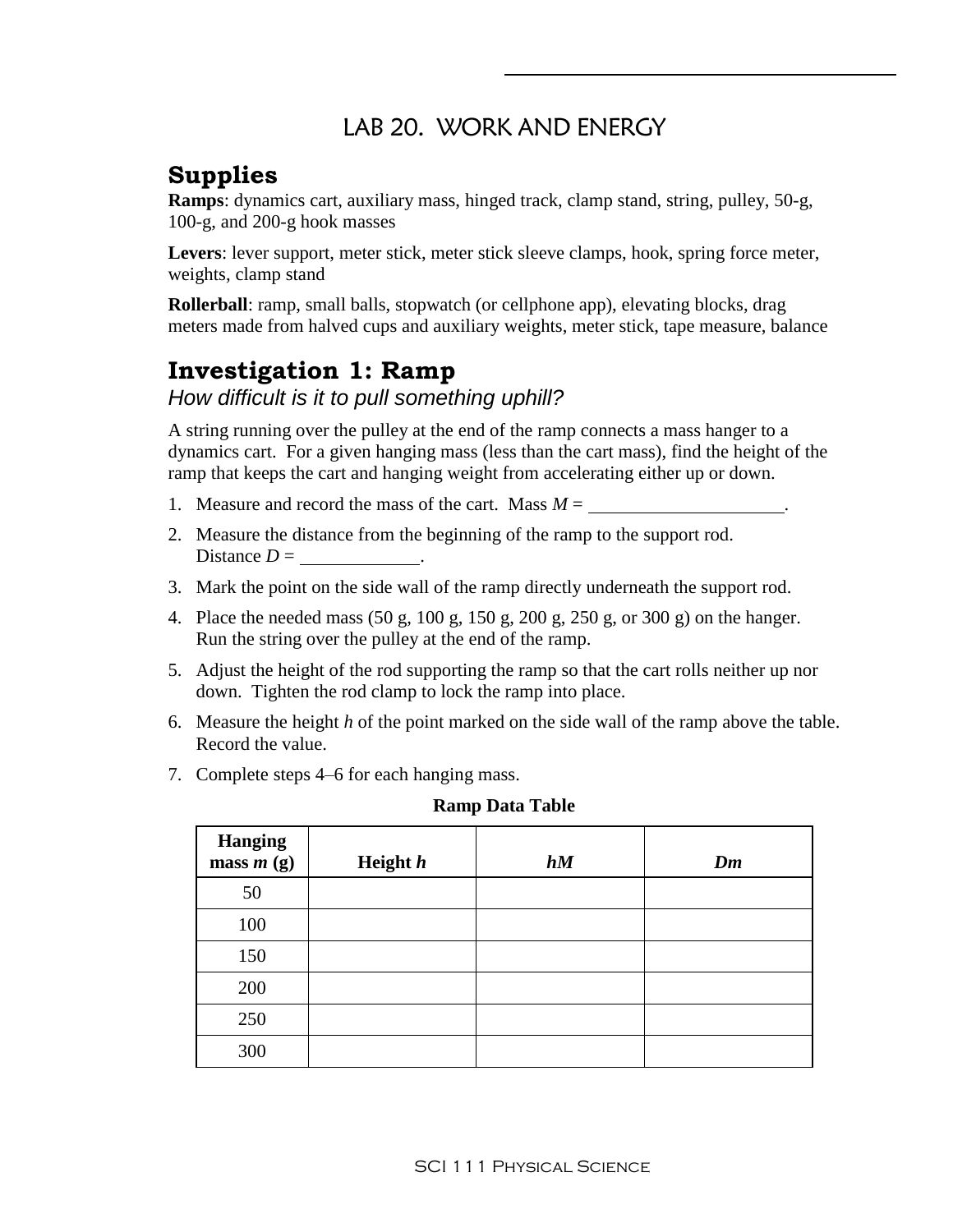## **Investigation 2: Levers**

### *What factors determine the output force of a lever?*

A **simple machine** is a device that transforms an input force to a different output force. Your task is to find out how you can predict the output force (basically, that is how hard the machine can pull). There are different categories of **levers**, but all attach a load and an input force to different places on a rigid, hinged bar. In this activity your lever is a meter stick fitted with clamps that allow pulls at specific locations.

### *Balancing*

- 1. Support the meter stick from the stand exactly in the center (50 cm). If necessary, adjust slightly so that the meter stick is level when resting.
- 2. Hang one weight on one side of the fulcrum and the other weight on the other side of the fulcrum so that the bar balances exactly.
- 3. Record the masses  $(m_1 \text{ and } m_2)$  and positions  $(x_1 \text{ and } x_2)$  of the two weights in the table. Include the masses of the sleeve clamps.
- 4. Repeat with three different balancing positions of the two weights.
- 5. Repeat with three different pairs of hanging weights.

#### **Lever Data Table 1**

Position of fulcrum:

| $\boldsymbol{m}_1$ | m <sub>2</sub> | $x_1$ | $x_2$ | $r_1$ | $r_2$ | $m_1r_1$ | $m_2r_2$ |
|--------------------|----------------|-------|-------|-------|-------|----------|----------|
|                    |                |       |       |       |       |          |          |
|                    |                |       |       |       |       |          |          |
|                    |                |       |       |       |       |          |          |
|                    |                |       |       |       |       |          |          |
|                    |                |       |       |       |       |          |          |
|                    |                |       |       |       |       |          |          |
|                    |                |       |       |       |       |          |          |
|                    |                |       |       |       |       |          |          |
|                    |                |       |       |       |       |          |          |

- 6. Convert the positions  $x_1$  and  $x_2$  of the hanging weights to positions relative to the fulcrum  $r_1$  and  $r_2$ . Use the formula  $r = x - h$ , where *h* is the position of the fulcrum. Enter these values in the next two columns of the table.
- 7. Compute the products  $m_1r_1$  and  $m_2r_2$ . Enter these in the final two columns of the table.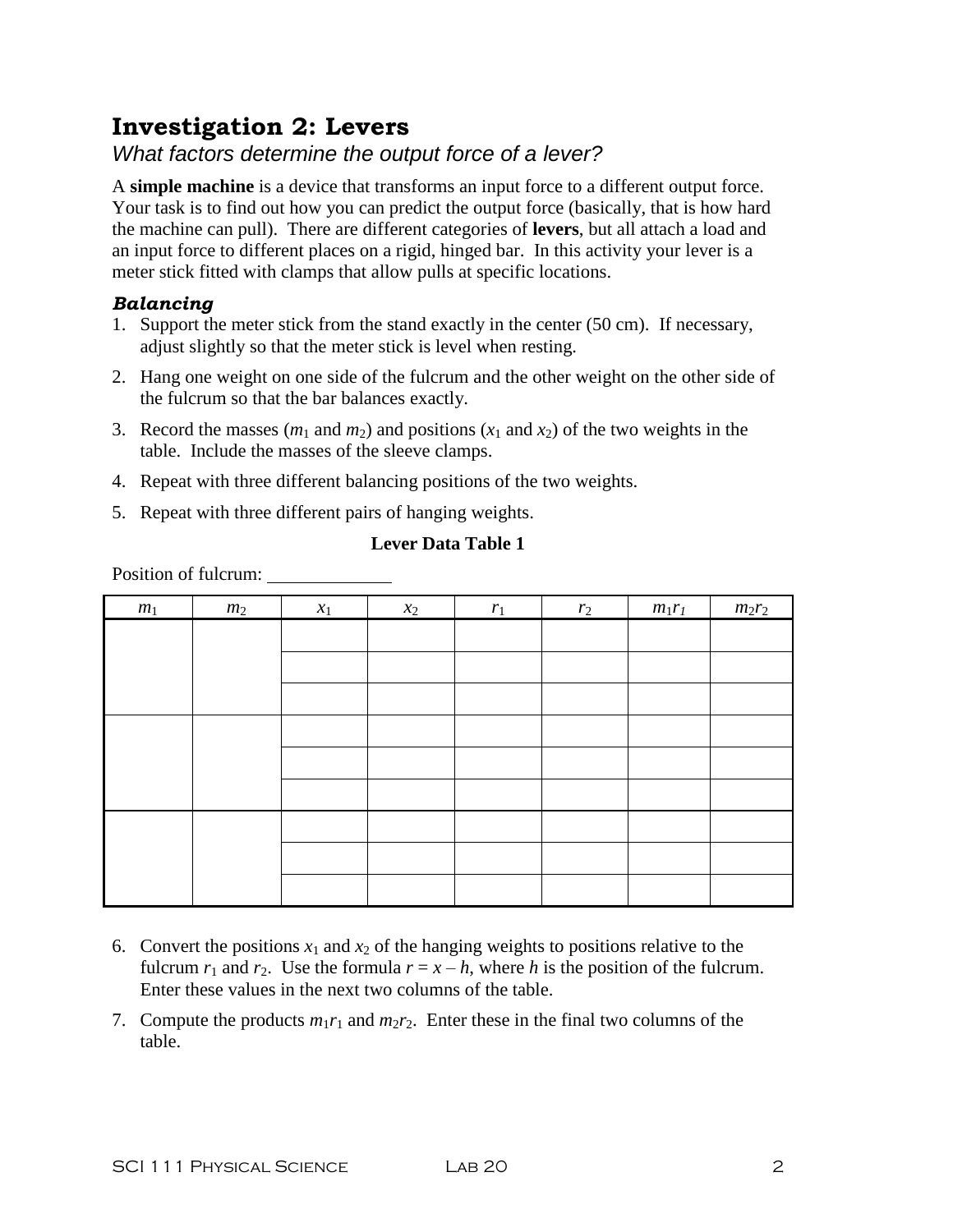### *Lifting*

In this activity, you will explore how the weight of an object depends on its distance from the fulcrum. The force meter that you will use measures the tension on the hook from the extension of the spring. It works best when the meter hangs from a rigid support; it is unstable when held in the hand.

- 1. Support the meter stick from the stand near one end. Position two sleeve clamps on the bar: one, closer to the fulcrum, with its wire loop hanging below the bar; and the other, farther from the fulcrum, with its wire loop above the bar.
- 2. Record the mass of the hanging mass *m*.
- 3. Hang the force meter from a stand, and hang the mass from the force meter. Record the reading on the force meter  $F_1$ . This is weight of the mass. Remove the mass from the hook.
- 4. Hook the force meter to the clamp farthest from the fulcrum. Hang the force meter so that it levels the bar. Record the position of the force meter  $x_2$  and the tension  $F_0$  on the force meter from the meter stick alone.
- 5. Hang the mass from the clamp closest to the fulcrum. Level the bar by adjusting the height of the force meter. Record the position of the hanging mass  $x_1$  and the reading on the force meter *Fh*.
- 6. Re-position the hanging mass  $(x_1)$ . Again level the bar by lifting it with the force meter. Record the reading on the force meter in the table.

| $\boldsymbol{m}$ | $F_0$ | $F_1$ | $F_h$ | $x_1$ | $x_2$ | $F_2$ | $r_1$ | $r_2$ | $F_1r_1$ | $F_2r_2$ |
|------------------|-------|-------|-------|-------|-------|-------|-------|-------|----------|----------|
|                  |       |       |       |       |       |       |       |       |          |          |
|                  |       |       |       |       |       |       |       |       |          |          |
|                  |       |       |       |       |       |       |       |       |          |          |
|                  |       |       |       |       |       |       |       |       |          |          |
|                  |       |       |       |       |       |       |       |       |          |          |
|                  |       |       |       |       |       |       |       |       |          |          |
|                  |       |       |       |       |       |       |       |       |          |          |
|                  |       |       |       |       |       |       |       |       |          |          |
|                  |       |       |       |       |       |       |       |       |          |          |
|                  |       |       |       |       |       |       |       |       |          |          |
|                  |       |       |       |       |       |       |       |       |          |          |
|                  |       |       |       |       |       |       |       |       |          |          |
|                  |       |       |       |       |       |       |       |       |          |          |
|                  |       |       |       |       |       |       |       |       |          |          |
|                  |       |       |       |       |       |       |       |       |          |          |
|                  |       |       |       |       |       |       |       |       |          |          |
|                  |       |       |       |       |       |       |       |       |          |          |
|                  |       |       |       |       |       |       |       |       |          |          |
|                  |       |       |       |       |       |       |       |       |          |          |
|                  |       |       |       |       |       |       |       |       |          |          |
|                  |       |       |       |       |       |       |       |       |          |          |

#### **Lever Data Table 2**

Position of fulcrum: